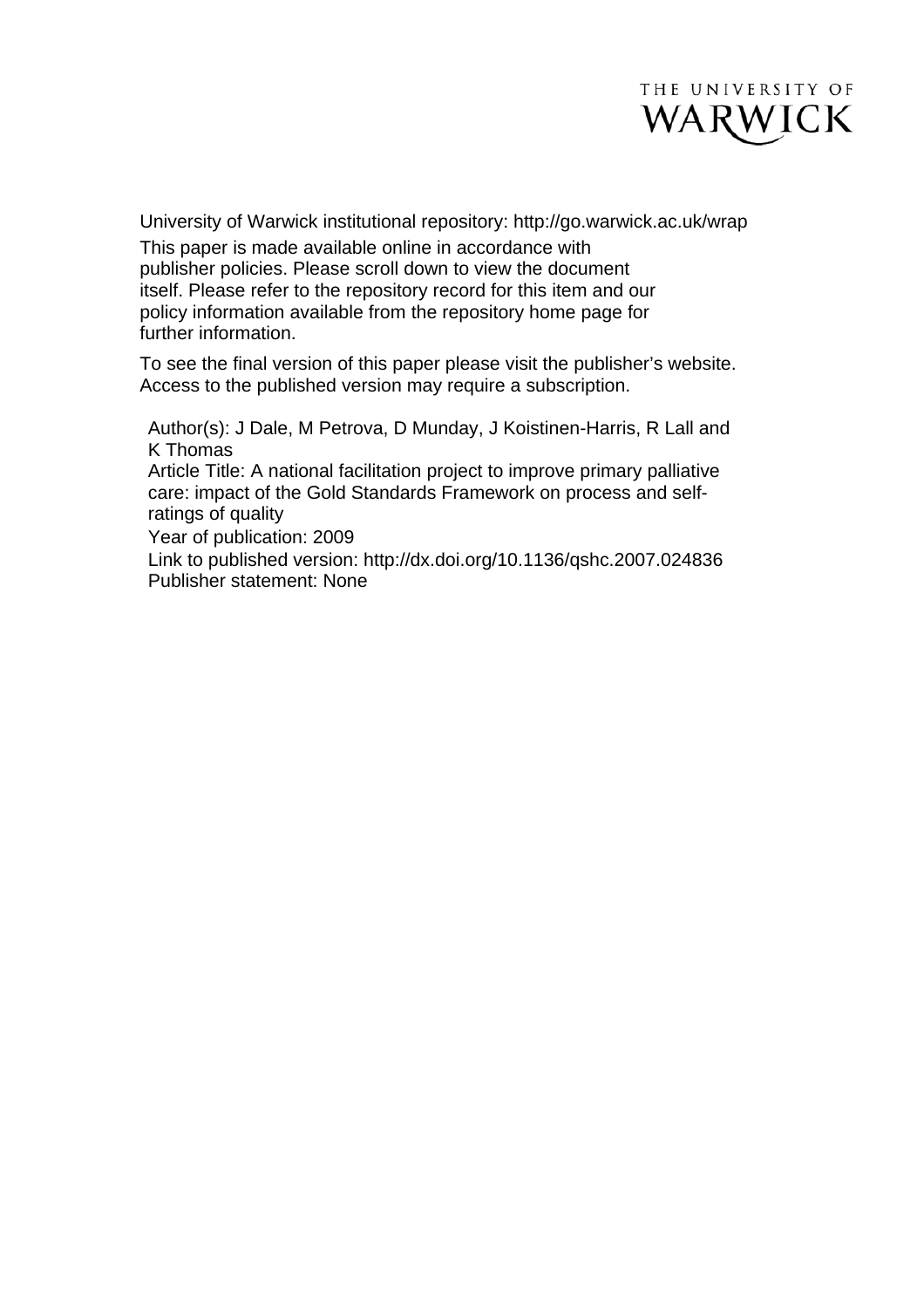

# **Framework on process and self-ratings of quality palliative care: impact of the Gold Standards A national facilitation project to improve primary**

J Dale, M Petrova, D Munday, J Koistinen-Harris, R Lall and K Thomas

doi:10.1136/qshc.2007.024836 Qual. Saf. Health Care 2009;18;174-180

**<http://qshc.bmj.com/cgi/content/full/18/3/174>** Updated information and services can be found at:

These include:

| <b>References</b>                | This article cites 14 articles, 9 of which can be accessed free at:<br>http://qshc.bmj.com/cgi/content/full/18/3/174#BIBL    |
|----------------------------------|------------------------------------------------------------------------------------------------------------------------------|
| <b>Open Access</b>               | This article is free to access                                                                                               |
| <b>Rapid responses</b>           | You can respond to this article at:<br>http://qshc.bmj.com/cqi/eletter-submit/18/3/174                                       |
| <b>Email alerting</b><br>service | Receive free email alerts when new articles cite this article - sign up in the box at<br>the top right corner of the article |

**Notes**

**<http://journals.bmj.com/cgi/reprintform>** To order reprints of this article go to: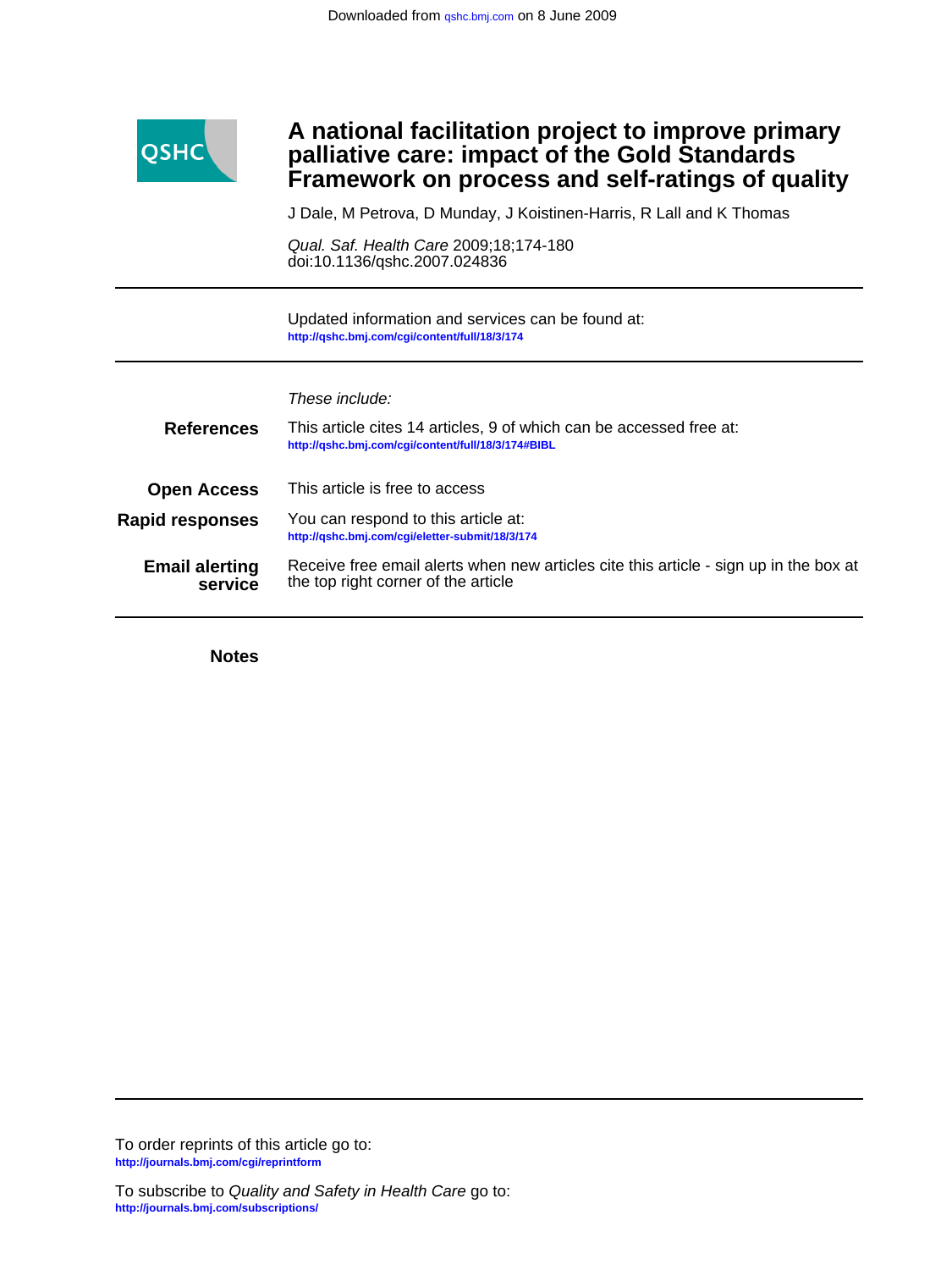<sup>1</sup> Health Sciences Research Institute, Warwick Medical School, University of Warwick, Coventry, UK; <sup>2</sup> John Taylor Hospice, Birmingham, UK; <sup>3</sup> School of Health Sciences, University of Birmingham, Birmingham, UK Correspondence to: J Dale, Health Sciences Research Institute, Warwick Medical School, Coventry CV4 7AL, UK; jeremy.dale@ warwick.ac.uk

Accepted 18 May 2008

# A national facilitation project to improve primary palliative care: impact of the Gold Standards Framework on process and self-ratings of quality

J Dale,<sup>1</sup> M Petrova,<sup>1</sup> D Munday,<sup>1</sup> J Koistinen-Harris,<sup>1</sup> R Lall,<sup>1</sup> K Thomas<sup>2,3</sup>

# ABSTRACT

**Background:** Improving quality of end-of-life care is a key driver of UK policy. The Gold Standards Framework (GSF) for Palliative Care aims to strengthen primary palliative care through facilitating implementation of systematic clinical and organisational processes.

**Objectives:** To describe the general practices that participated in the GSF programme in 2003–5 and the changes in process and perception of quality that occurred in the year following entry into the programme, and to identify factors associated with the extent of change.

Methods: Participating practices completed a questionnaire at baseline and another approximately 12 months later. Data were derived from categorical questions about the implementation of 35 organisational and clinical processes, and self-rated assessments of quality, associated with palliative care provision.

**Participants:** 1305 practices (total registered population almost 10 million). Follow-up questionnaire completed by 955 (73.2%) practices (after mean (SD) 12.8 (2.8) months; median 13 months).

**Findings:** Mean increase in total number of processes implemented (maximum  $=$  35) was 9.6 (95% CI 9.0 to 10.2; p<0.001; baseline: 15.7 (SD 6.4), follow-up: 25.2 (SD 5.2)). Extent of change was largest for practices with low baseline scores. Aspects of process related to coordination and communication showed the greatest change. All dimensions of quality improved following GSF implementation; change was highest for the ''quality of palliative care for cancer patients'' and ''confidence in assessing, recording and addressing the physical and psychosocial areas of patient care''.

**Conclusion:** Implementation of the GSF seems to have resulted in substantial improvements in process and quality of palliative care. Further research is required of the extent to which this has enhanced care (physical, practical and psychological outcomes) for patients and carers.

The important role that primary care professionals play as providers of palliative care is widely recognised, but the processes, resources and skills to provide effective care are often lacking.<sup>1-5</sup> In consequence, many patients in the UK lack access to well-coordinated, comprehensive communitybased palliative care that can effectively address their psychosocial and physical needs. One specific consequence is that about 50% of patients do not die where they would choose, with stark disparity between those who wish to die at home and those who do so.

The Gold Standards Framework (GSF) for Palliative Care is an approach designed to strengthen the organisation and quality of primary palliative care (box 1). It is aimed at helping practices achieve key standards (the so-called 7 Cs) of care that are associated with quality outcomes (box 2).<sup>6</sup> Its development was based on best available evidence of the clinical and organisational issues related to community palliative care. This included systematic reviews (including systematic reviews published by the Cochrane Pain, Palliative Care and Supportive Care Collaborative Review Group, 25 references), government and other guidelines in the UK and USA (5 references), searches for relevant publications in numerous publications databases (for 1990–2000, 301 references), registers of current research in the UK, USA and the European Union (17 references), and a systematic search of the ''grey'' literature from European sources (72 references). In addition, the themes that emerged were tested in focus groups with healthcare professionals.<sup>67</sup>

The GSF's evolution has been remarkable, with dramatic uptake and incorporation into UK health policy. Evaluation has been intrinsic at every stage, and several local healthcare audits have been undertaken, but hitherto there has been only limited published evidence of its impact. Even so, it has been recognised as an effective programme by the National Institute for Health and Clinical Excellence (NICE) in 2004, endorsed by the Royal College of General Practitioners in 2005 and identified in the 2006 Government White Paper on community services as a central aspect of health policy.8–10 The GSF is intended to be applicable to end-of-life care in general, not just cancer care, and its key elements can be applied in any healthcare setting.

A small initial pilot study by KT of early adopting practices found that palliative care patients were more systematically identified and that communication about them had improved following implementation of GSF.<sup>7</sup> Despite wide variation in how teams implemented the programme, with different levels of commitment amongst professionals within individual practices, one consequence appeared to be increased consistency of care with ''fewer people slipping through the net''.11 This variation in implementation has been confirmed more recently.<sup>12</sup>

The current study was undertaken as part of a national evaluation of phases 3–6 of the GSF programme in England and Northern Ireland; phases 1 and 2 had been extended pilots.<sup>10 11</sup> The aims of the evaluation were:



This paper is freely available online under the BMJ Journals unlocked scheme, see http:// qshc.bmj.com/info/unlocked.dtl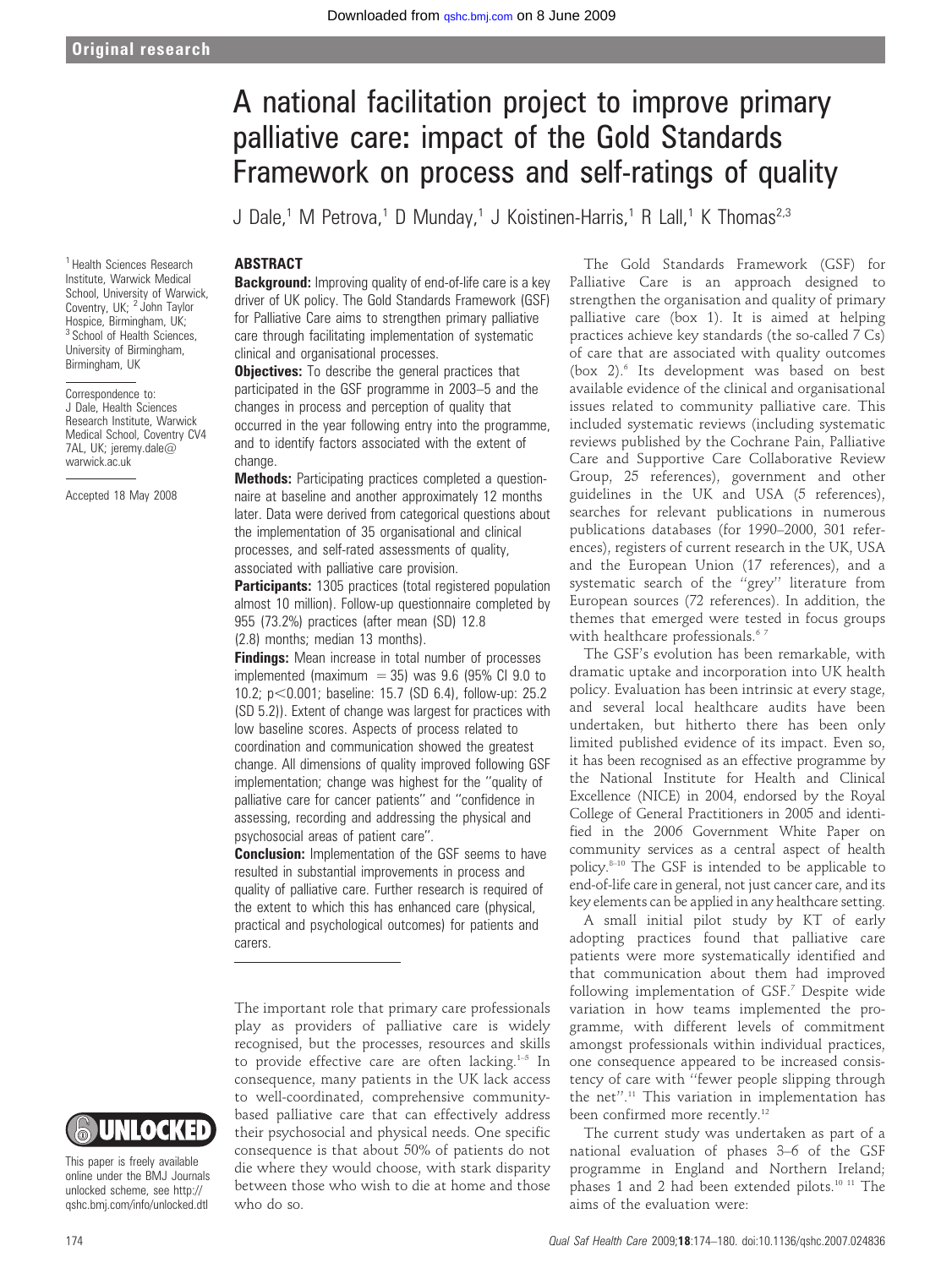# Box 1 Overview of the GSF<sup>6</sup>

The GSF aims to facilitate primary healthcare teams to achieve:

- $\rightarrow$  optimal control of patients' symptoms;
- $\triangleright$  patients enabled to live and die well, in their preferred place of choice;
- fewer crises and unplanned admissions to hospital or hospice;
- $\triangleright$  better supported, informed and empowered patients and carers;
- $\triangleright$  greater confidence in primary healthcare teams in the care they provide;
- $\blacktriangleright$  more effective teamworking:
- $\triangleright$  better communication between team members and patients/carers.

Following initial piloting with 12 general practices in 2001, the framework's national rollout was sponsored by the charity Macmillan Cancer Support and more recently the NHS (England) End of Life Care Programme<sup>7</sup> and, in Scotland, the National Lottery. The framework has now been adopted by around 4500 practices, covering almost half of the English population, and in Scotland, two-thirds of practices are involved, making it one of the largest primary care facilitation projects to have ever been undertaken.

Implementation of the GSF is facilitated by local facilitators who have been appointed by primary care organisations to develop local interest and introduce GSF to practices in their area. While some facilitators are funded or seconded to work two to four sessions every week to implement the GSF, others have been funded full time for a fixed period. GSF facilitators come from many different backgrounds, but the majority are general practitioners (GPs) or district nurses, clinical nurse specialists or project managers. Facilitators support the GSF practices by organising local GSF practice coordinator meetings, the registration of practices and collection of GSF questionnaires.

A national GSF team supports facilitators through workshops, an advice line, a newsletter and website resources including a passwordprotected facilitator support section. Practices have access to a website (http://www.goldstandardsframework.nhs.uk) with practical tools, guidance documents and examples of good practice. These integrate many established aspects of primary palliative care: identifying palliative patients systematically, naming a lead GP and community nurse for each patient, coordinating multidisciplinary working through regular meetings, advance planning of care with patients, etc.

# Box 2 Aspects of the GSF programme: the seven  $Cs<sup>6</sup>$

C1—Communication: Palliative care register maintained; regular primary healthcare team (PHCT) meetings held to discuss and plan care for patients on the register.

C2—Coordination: A practice coordinator (eg, GP, district nurse or manager) oversees the work of GSF, acting as a contact for the local GSF facilitator; record maintained of preferred place of death; named GP and district nurse for each patient.

C3—Control of symptoms: Effective holistic management of all aspects of care, including the use of physical assessment tools to identify and address physical symptoms and psychosocial and spiritual needs.

C4—Continuity: A key PHCT member identified for each patient and information flow maintained, eg, with out-of-hours providers.

C5—Continued learning: Practice-based education in palliative care, including audits and significant event analysis

C6—Carer support: Identifying and meeting the needs of informal carers, before and after the patient's death

C7—Care of the dying: Identifying terminal phase, managing it appropriately, using protocols such as the Liverpool Care Pathway; availability of anticipatory care procedures; assessing need for continued medication in last days of life; informing family when dying phase is approaching.

- to describe the practices that participated;
- to describe changes that occurred in the year following entry to the programme in practices' processes associated with the provision of palliative care;
- to identify factors associated with the extent of change that occurred.

# **METHODS**

#### Setting and recruitment

General practices in England and Northern Ireland were recruited through written and, when possible, electronic promotional materials sent to the service improvement leads and nurse directors of each cancer network, members of the Macmillan GP network (approximately 100 GPs), existing GSF area facilitators, and the primary care cancer leads of primary care trusts (PCTs). Most practices received no financial reward for participating in the GSF programme; a small minority of PCTs in England incentivised participation through enhanced local delivery plans.

Interested practices were contacted by local palliative care facilitators. These tended to be GPs with a special interest in palliative care, district nurses or palliative care nurses, and were generally funded by the local PCT or cancer network. In all, there were approximately 190 facilitators involved in the local implementation of the programme between 2003 and 2005.

# Data collection

Data on each participating practice were collected through selfcompleted questionnaires at baseline (as part of their registration with the programme), and again 6–12 months later. Questionnaires were mailed to the GP or nurse named by the practice as its coordinator of GSF implementation, with a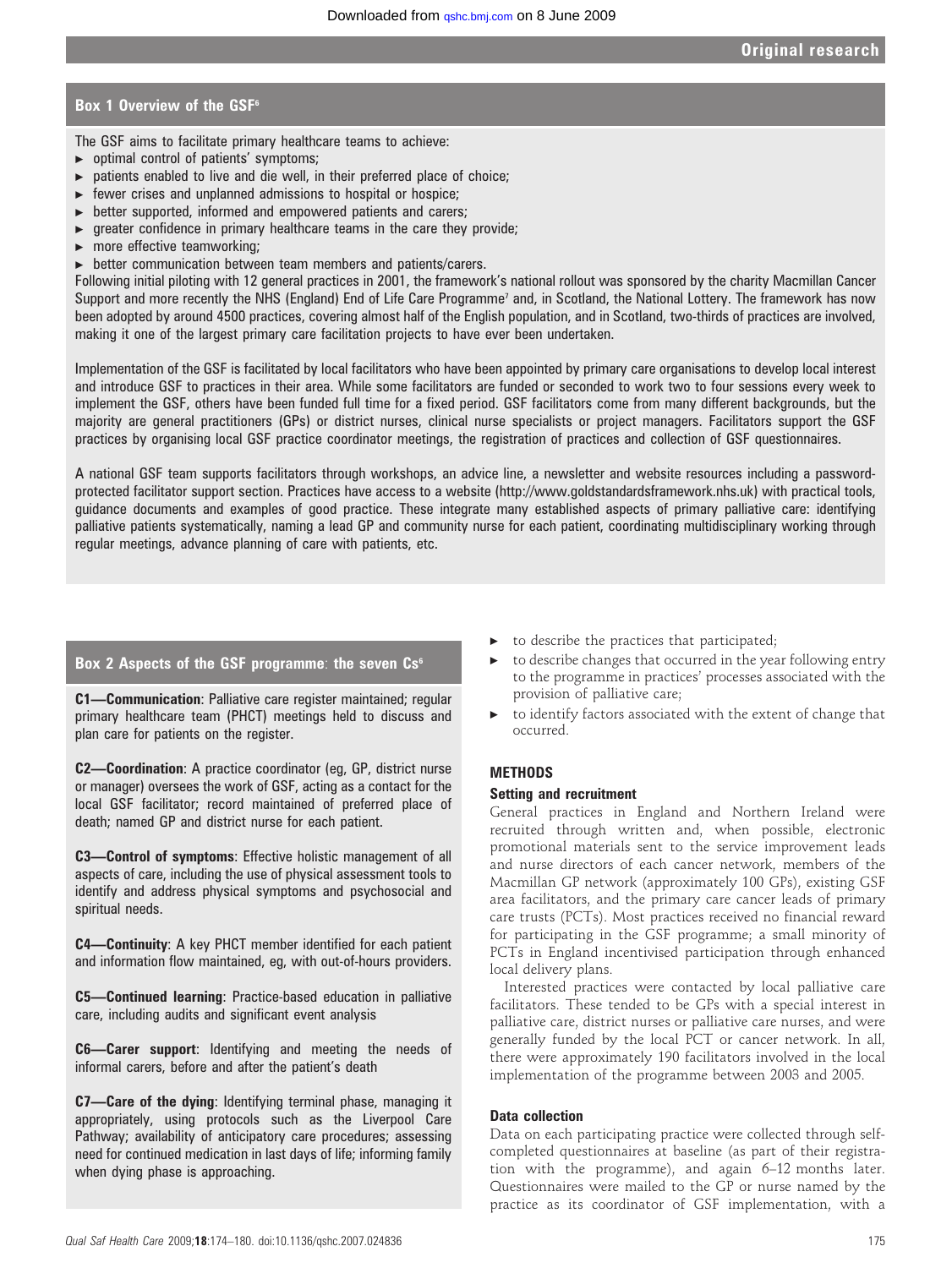covering letter. Approximately 4 weeks later, non-responding practices were sent a second copy of the questionnaire, and 3 weeks after this, reminder phone calls were made.

For GSF phases 3–5, practices completed follow-up questionnaires at 6 and 12 months. As there were very few differences between the responses given at 6 and 12 months, phase 6 practices were asked to complete only one follow-up questionnaire at 12 months. The follow-up questionnaires used in the analysis were the latest questionnaire that each practice completed.

The questionnaire was based on the original one used in GSF phases 1 and 2, developed by KT with palliative care academics based on a systematic review of the literature, and modified by a team of researchers and clinicians following initial piloting. It contains 62 questions about practices' provision of palliative care and use of the GSF, of which 41 were analysed for the purposes of the current study: 35 tick-box process questions (predominantly yes/no) addressing issues of process and organisational structure, such as whether the practice holds regular team meetings or has a register for palliative care cancer patients; and 6 Likert-type rating questions (each with a scale of 1 ''very poor'' to 5 ''very good'') about aspects of quality, such as teamwork in the practice.

# Data analysis

The data were summarised using descriptive statistics (mean (SD)) to describe the degree of implementation of each process reported on in the questionnaires at baseline and follow-up and describe the extent of change. A total process score was calculated at baseline and follow-up by summating the responses over all the process scores (range of total score: 1 to 35, with 1 indicating the lowest level of implementation of processes). Absolute change was calculated by subtracting baseline from follow-up scores. The difference in the scores was not normally distributed and therefore the Wilcoxon signed ranked test was used to assess whether the difference was statistically significant.

Several variables were identified as potential predictors of baseline total score, the final total score and the extent of change. Linear regression models using forward stepwise method were used to select variables. In this approach, each variable was added to the model sequentially. At each step, each variable that was not already in the model was tested for inclusion in the model and was added to the model, provided that its p value was below the preset level of 0.05. The final model was based on a set of predictors that were selected using this process, and it provided the adjusted means (together with the 95% CI). Only practices that completed all items in both questionnaires were included in this modelling. The computations were done using SAS V9.1.3. The independent variables included in the model were practice characteristics (type of geographic location, cancer network, training status and size of registered population), GSF phase and responses to the six rating questions at baseline and follow-up.

Descriptive statistics were used to describe the responses to the rating questions at baseline and follow-up. In addition, absolute change for each item (final rating minus baseline rating) was calculated, and responses to the rating questions at baseline and final were analysed in relation to process scores in terms of differences in patterns of response to the rating questions between low-scoring and high-scoring practices.

#### FINDINGS

In total, 1837 practices expressed interest in participation, of which 1455 (79.2%) registered for participation. Of these, 1305 (89.7%) completed a baseline questionnaire. Practices were located across all regions of England and Northern Ireland, and had a registered population of almost 10 million people (ie, about 15% of the total population). Table 1 shows the characteristics of the 1305 practices that participated and the subgroup of 955 (73.2%) that submitted at least one follow-up questionnaire. For the latter, the period between completion of the baseline and final follow-up questionnaire was a mean (SD) of 12.8 (2.8) months (median 13 months).

#### Missing data

Of the 955 practices that provided follow-up data, the nonresponse rate to individual process questions varied from 0.4% to 6.0% at baseline, and 0.4% to 4.2% at follow-up; for individual rating questions it varied from 1.4% to 2.7% and 1.2% to 2.2% respectively. The cumulative impact of non-response to individual questions resulted in only 505 (52.9%) practices providing responses to all process questions and only 449 (47.0%) responding to all process and rating questions together with complete demographic information in both questionnaires. However, the practice characteristics and pattern of responses from the 505 and 449 practice datasets were very similar to those of all 955 practices: two-sample t tests showed no significant differences between the 449, 505 and 955 datasets in total process scores at baseline and final, or in the degree of change. Mann– Whitney tests showed no significant difference between the three datasets in the ratings of quality at baseline and final.

Table 1 Characteristics of the participating practices

|                           | <b>Practices returning baseline</b><br>questionnaire ( $n = 1305$ ) | Practices returning baseline and follow-up<br>questionnaires ( $n = 955$ ) |  |  |  |  |
|---------------------------|---------------------------------------------------------------------|----------------------------------------------------------------------------|--|--|--|--|
| Practice size, patients   |                                                                     |                                                                            |  |  |  |  |
| $1 - 5000$                | 372 (28.5%)                                                         | 269 (28.2%)                                                                |  |  |  |  |
| 5001-10000                | 588 (45.1%)                                                         | 426 (44.6%)                                                                |  |  |  |  |
| 10 001-15 000             | 262 (20.1%)                                                         | 202 (21.2%)                                                                |  |  |  |  |
| 15 001-20 000             | 39 (3.0%)                                                           | $31(3.2\%)$                                                                |  |  |  |  |
| 20 001-25 000             | $9(0.7\%)$                                                          | $5(0.5\%)$                                                                 |  |  |  |  |
| $25001+$                  | $4(0.3\%)$                                                          | $4(0.4\%)$                                                                 |  |  |  |  |
| Location                  | 626 (48.0%)                                                         | 439 (46.0%)                                                                |  |  |  |  |
| Urban                     |                                                                     |                                                                            |  |  |  |  |
| Semi-rural and mixed      | 414 (31.7%)                                                         | 305 (32.0%)                                                                |  |  |  |  |
| Rural                     | 200 (15.3%)                                                         | 160 (16.8%)                                                                |  |  |  |  |
| Training practice         | 533 (40.8%)                                                         | 399 (41.8%)                                                                |  |  |  |  |
| No of registered patients | 9830000                                                             | 7390000                                                                    |  |  |  |  |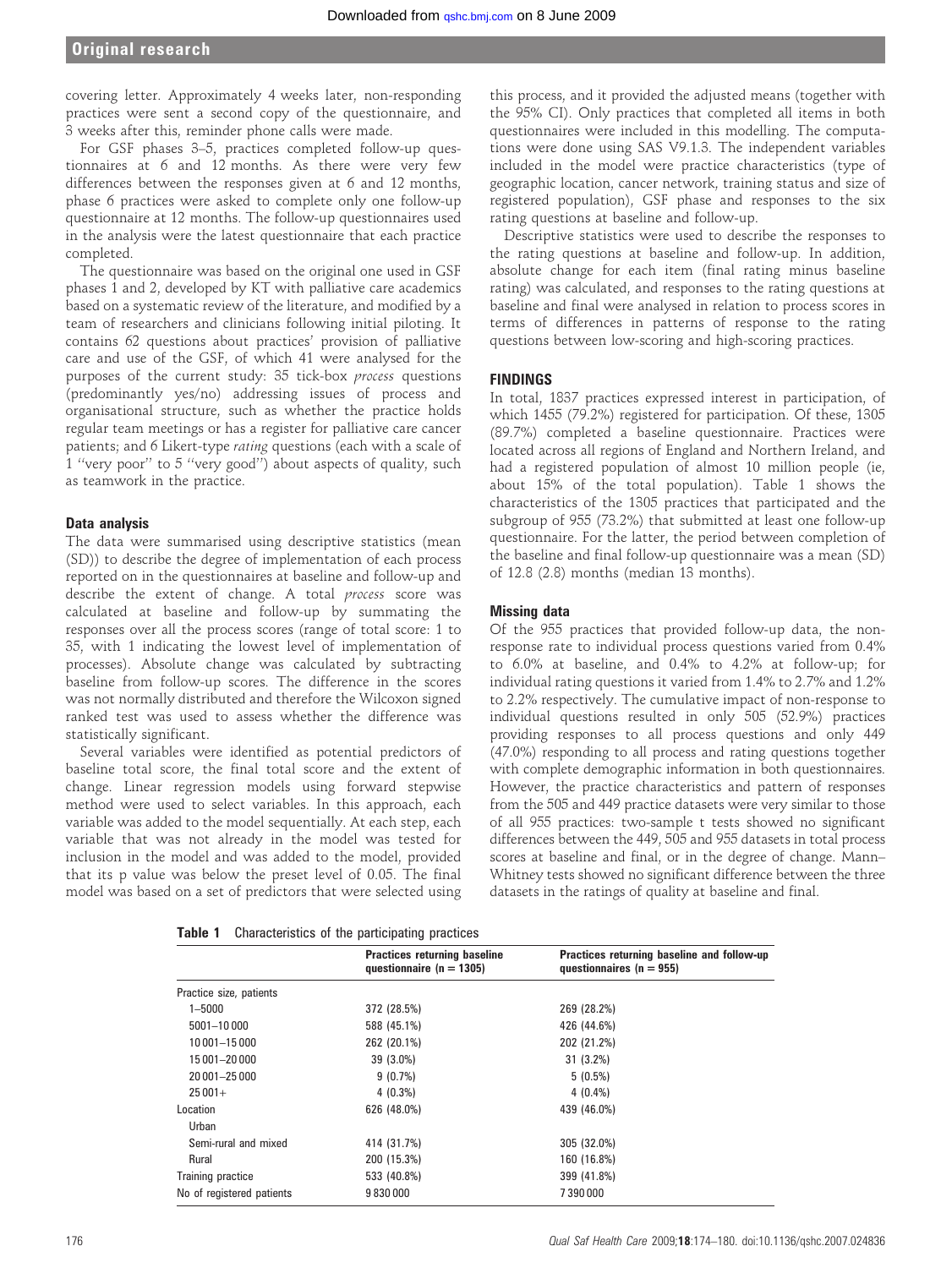#### Table 2 Responses to process questions at baseline and follow-up

|                                                                                      | Affirmative answer (%)                                                    |                                                                              |              |  |  |
|--------------------------------------------------------------------------------------|---------------------------------------------------------------------------|------------------------------------------------------------------------------|--------------|--|--|
|                                                                                      | <b>All practices</b><br>returning baseline<br>questionnaire<br>(n = 1305) | <b>Practices returning baseline and final</b><br>questionnaires (n = $955$ ) |              |  |  |
| <b>Process question</b>                                                              | <b>Baseline</b>                                                           | <b>Baseline</b>                                                              | <b>Final</b> |  |  |
| 1. Up-to-date cancer register                                                        | 723 (55.4)                                                                | 515 (53.9)                                                                   | 889 (93.1)   |  |  |
| 2. Up-to-date palliative care register                                               | 290 (22.2)                                                                | 219 (22.9)                                                                   | 852 (89.2)   |  |  |
| 3. Regular primary healthcare team (PHCT) meetings                                   | 865 (66.3)                                                                | 648 (67.9)                                                                   | 769 (80.5)   |  |  |
| 4. Regularly discuss palliative care patients at PHCT<br>meeting                     | 339 (26.0)                                                                | 256 (26.8)                                                                   | 735 (77.0)   |  |  |
| 5. Use a palliative care communication tool                                          | 906(69.4)                                                                 | 675 (70.7)                                                                   | 878 (91.9)   |  |  |
| 6. Regular planned practice meetings with palliative care<br>specialist(s)           | 549 (42.1)                                                                | 412 (43.1)                                                                   | 565 (59.2)   |  |  |
| 7. Nominated coordinator within practice for palliative<br>care                      | 582 (44.6)                                                                | 441 (46.2)                                                                   | 871 (91.2)   |  |  |
| 8. Inform secondary care specialist of coordinator's<br>details                      | 135 (10.3)                                                                | 102 (10.7)                                                                   | 337 (35.3)   |  |  |
| 9. Record advanced care planning with whole PHCT                                     | 279 (21.4)                                                                | 221 (23.1)                                                                   | 657 (68.8)   |  |  |
| 10. Record advanced care planning with patients/carers                               | 689 (52.8)                                                                | 528 (55.3)                                                                   | 835 (87.4)   |  |  |
| 11. Record preferred place of care/death                                             | 313 (24.0)                                                                | 239 (25.0)                                                                   | 681 (71.3)   |  |  |
| 12. Note lead general practitioner and district nurse for<br>each patient            | 562 (43.1)                                                                | 437 (45.8)                                                                   | 786 (82.3)   |  |  |
| 13. Use physical symptom assessment tool for palliative<br>care needs                | 386 (29.6)                                                                | 294 (30.8)                                                                   | 421 (44.1)   |  |  |
| 14. Routinely assess palliative care patients' physical<br>needs and symptom control | 1072 (82.1)                                                               | 785 (82.2)                                                                   | 910 (95.3)   |  |  |
| 15. Routinely assess psychosocial needs                                              | 928 (71.1)                                                                | 689 (72.1)                                                                   | 859 (89.9)   |  |  |
| 16. Routinely assess religious/spiritual needs                                       | 482 (36.9)                                                                | 366 (38.3)                                                                   | 536 (56.1)   |  |  |
| 17. System/protocol to routinely assess patients'<br>expressed needs                 | 551 (42.2)                                                                | 414 (43.4)                                                                   | 721 (75.5)   |  |  |
| 18. Send handover form to out-of-hours care provider                                 | 547 (41.9)                                                                | 414 (43.4)                                                                   | 786 (82.3)   |  |  |
| 19. Practice-based educational palliative care events in<br>last 6 months            | 409 (31.3)                                                                | 305 (31.9)                                                                   | 337 (35.3)   |  |  |
| 20. Palliative care review/audit meeting in last 6 months                            | 224 (17.2)                                                                | 166 (17.4)                                                                   | 487 (51.0)   |  |  |
| 21. Regularly use palliative care significant event<br>analysis                      | 786 (60.2)                                                                | 582 (60.9)                                                                   | 721 (75.5)   |  |  |
| 22. Maintain carers' database                                                        | 396 (30.3)                                                                | 292 (30.6)                                                                   | 476 (49.8)   |  |  |
| 23. Offer specific leaflets/information to carers                                    | 530 (40.6)                                                                | 402 (42.1)                                                                   | 665 (69.6)   |  |  |
| 24. Give carers information on what to do after death                                | 801 (61.4)                                                                | 609 (63.8)                                                                   | 778 (81.5)   |  |  |
| 25. Routinely assess main carer's practical needs                                    | 855 (65.5)                                                                | 643 (67.3)                                                                   | 807 (84.5)   |  |  |
| 26. Routinely assess main carer's psychosocial needs                                 | 596 (45.7)                                                                | 455 (47.6)                                                                   | 653 (68.4)   |  |  |
| 27. Give carers information regarding statutory services                             | 557 (42.7)                                                                | 407 (42.6)                                                                   | 633 (66.3)   |  |  |
| 28. Have a practice protocol for care of the bereaved                                | 272 (20.8)                                                                | 201 (21.0)                                                                   | 376 (39.4)   |  |  |
| 29. Have practice protocol for care of dying cancer<br>patients                      | 205 (15.7)                                                                | 160 (16.8)                                                                   | 439 (46.0)   |  |  |
| 30. Follow a care pathway                                                            | 166 (12.7)                                                                | 120 (12.6)                                                                   | 362 (37.9)   |  |  |
| 31. Have a procedure for use of anticipatory medication<br>in the home               | 633 (48.5)                                                                | 467 (48.9)                                                                   | 786 (82.3)   |  |  |
| 32. Routinely assess and discontinue inappropriate<br>medication                     | 1081 (82.8)                                                               | 807 (84.5)                                                                   | 906 (94.9)   |  |  |
| 33. Inform family when cancer patient is entering the<br>dying phase                 | 1213 (93.0)                                                               | 896 (93.8)                                                                   | 930 (97.4)   |  |  |
| 34. Extended principles to non-cancer patients                                       | 653 (50.0)                                                                | 486 (50.9)                                                                   | 662 (69.3)   |  |  |
| 35. Extended work to patients from point of diagnosis                                | 374 (28.7)                                                                | 270 (28.3)                                                                   | 428 (44.8)   |  |  |

#### Change in process and rating scores

Table 2 shows the level of implementation of processes related to palliative care that practices reported at baseline and followup. The mean (SD) for the total number of processes implemented (maximum possible = 35) increased by  $9.6$  ( $95\%$ CI 9.0 to 10.2; p $<$ 0.001), from 15.7 (6.4) at baseline to 25.2 (5.2) at follow-up. Change was largest for practices with low baseline scores (total score <13 points); these achieved a mean change of 14.8 points (95% CI 13.9 to 15.7; interquartile range 11–19 points). Those with medium scores at baseline (13–24 points)

had a mean change of 8.2 points (95% CI 7.7 to 8.8; interquartile range 5–11), while high-scoring practices ( $>$ 25 points) achieved a mean change of only 1.2 points (95% CI –0.4 to 2.9; interquartile range 0–4.8). Figure 1 illustrates the pattern of change relative to baseline process score.

The aspects of practice that showed the greatest level of change were related to coordination and communication, both being processes for which there was considerable scope for improvement at baseline. For example, at follow-up, 90.2% of practices described having a register of patients in need of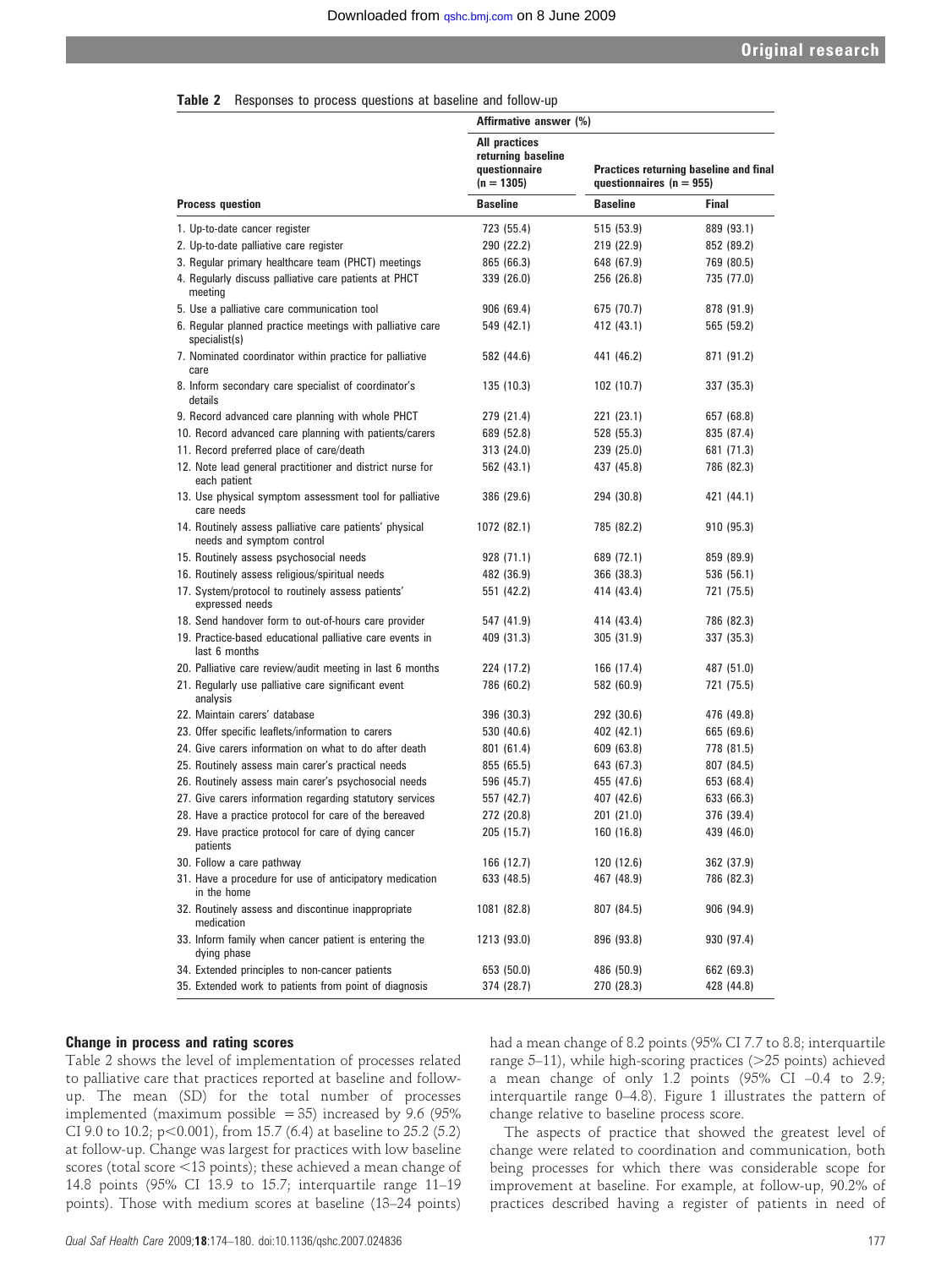# Original research



Figure 1 Degree of change relative to baseline process score.

palliative care compared with 23.4% at baseline, 78.9% (27.0% at baseline) regularly discussed palliative cancer patients at team meetings, 70.6% (23.4% at baseline) recorded advance care planning with the PHCT, and 72.8% (25.4% at baseline) recorded palliative care patients' preferred place of death  $(p<0.001$  for all comparisons). For some processes the gain was relatively modest. For example, at follow-up only a minority of practices reported the use of a physical symptom assessment tool or holding practice-based educational events on cancer/palliative care.

Practices generally rated the quality of their palliative care as being at least ''good'' on each of the six dimensions at baseline (with the exception of ''quality of support offered to carers'' which had a median rating of ''average''), and across all dimensions self-ratings improved in the 12 months following GSF implementation (for each item  $p<0.001$ ) (table 3). The degree of change was highest for ratings of the ''quality of palliative care for cancer patients'' and ''confidence in assessing, recording and addressing the physical and psychosocial areas of patient care'', and least for ''quality of support to staff'' and ''quality of teamwork in practice''. However, as indicated by the ranges shown in table 3, there were some practices for which change occurred in a negative direction.

### Predictors of baseline and follow-up process and quality rating scores

For the 449 practices that completed all parts of the questionnaire and included in the generalised linear model, no significant associations were identified between practice characteristics or GSF phase and total process scores. Responses to three of the rating questions at baseline (''confidence in assessing, recording and addressing the physical and psychosocial areas of patient care''; ''quality of support offered to carers''; and ''quality of palliative care for cancer patients'') were associated with total baseline process score ( $p<0.001$  for each measure). For example, for practices that rated the quality of palliative care they provided as ''average'', the adjusted mean of the total process score at baseline was 14.2 (95% CI 12.9 to 15.4), compared with 17.2 (95% CI 16.0 to 19.4) for those that rated their care as ''very good''.

The extent of change that occurred in process scores was directly associated with the rating of the quality of palliative care at follow-up and inversely with the rating of support to carers at baseline ( $p<0.001$ ). For example, practices that rated their quality of palliative care at follow-up as ''very good'' had an adjusted mean change of 11.6 (95% CI 10.8 to 12.4), while for those that rated their care as 'average' it was only 4.3 (95% CI 2.9 to 5.6). On the other hand, for practices that rated the support they offered to carers at baseline as ''poor'', the adjusted mean change was 10.3 (95% CI 8.9 to 11.6), while for practices that rated it as ''very good'', it was 6.9 (95% CI 5.1 to 8.6). This suggests that the extent to which practices are dissatisfied with their provision of support to carers affects the motivation to improve palliative care processes.

Three variables emerged as being strongly associated with final total process score. These were baseline total process score, and final responses to the rating questions about ''confidence in assessing, recording and addressing the physical and psychosocial areas of patient care'' and ''quality of palliative care for cancer patients'' ( $p<0.001$  for each item). The more positive the response to each of these rating questions, the higher the

|  | <b>Table 3</b> Responses to rating questions at baseline and follow-up* and the difference between scores |  |  |  |  |  |  |  |  |  |  |  |
|--|-----------------------------------------------------------------------------------------------------------|--|--|--|--|--|--|--|--|--|--|--|
|--|-----------------------------------------------------------------------------------------------------------|--|--|--|--|--|--|--|--|--|--|--|

| <b>Quality measure addressed</b>                        |                   | No of<br>practices | Range<br>(minimum–<br>maximum) | Mean (SD)  | <b>Median</b> | Wilcoxon signed ranks test statistics on<br>significance of the difference between<br>baseline and final ratings |  |  |
|---------------------------------------------------------|-------------------|--------------------|--------------------------------|------------|---------------|------------------------------------------------------------------------------------------------------------------|--|--|
| Confidence regarding physical/psychosocial patient care | <b>Baseline</b>   | 937                | $1 - 5$                        | 3.51(0.77) | 4.00          |                                                                                                                  |  |  |
|                                                         | Final             | 942                | $1 - 5$                        | 3.94(0.67) | 4.00          |                                                                                                                  |  |  |
|                                                         | <b>Difference</b> | 924                | $-3-3$                         | 0.43(0.86) | 0.00          | $Z = -13.44$ ; p $< 0.001$                                                                                       |  |  |
| Quality of support offered to carers                    | <b>Baseline</b>   | 936                | $1 - 5$                        | 3.38(0.78) | 3.00          |                                                                                                                  |  |  |
|                                                         | Final             | 944                | $2 - 5$                        | 3.80(0.69) | 4.00          |                                                                                                                  |  |  |
|                                                         | <b>Difference</b> | 926                | $-2-4$                         | 0.42(0.88) | 0.00          | $Z = -13.10$ ; p $< 0.001$                                                                                       |  |  |
| Quality of support offered to practice staff            | <b>Baseline</b>   | 929                | $1 - 5$                        | 3.48(0.82) | 4.00          |                                                                                                                  |  |  |
|                                                         | Final             | 934                | $1 - 5$                        | 3.81(0.73) | 4.00          |                                                                                                                  |  |  |
|                                                         | <b>Difference</b> | 909                | $-3-4$                         | 0.32(0.89) | 0.00          | $Z = -10.11$ ; p $< 0.001$                                                                                       |  |  |
| Quality of teamwork in the practice                     | <b>Baseline</b>   | 942                | $1 - 5$                        | 3.83(0.81) | 4.00          |                                                                                                                  |  |  |
|                                                         | Final             | 943                | $1 - 5$                        | 4.16(0.73) | 4.00          |                                                                                                                  |  |  |
|                                                         | Difference        | 931                | $-3-3$                         | 0.32(0.89) | 0.00          | $Z = -10.34$ ; p $< 0.001$                                                                                       |  |  |
| Quality of palliative care for cancer patients          | <b>Baseline</b>   | 935                | $1 - 5$                        | 3.72(0.73) | 4.00          |                                                                                                                  |  |  |
|                                                         | Final             | 936                | $1 - 5$                        | 4.16(0.63) | 4.00          |                                                                                                                  |  |  |
|                                                         | <b>Difference</b> | 916                | $-3-4$                         | 0.44(0.81) | 0.00          | $Z = -14.40; p < 0.001$                                                                                          |  |  |
| Level of co-working with palliative care specialists    | <b>Baseline</b>   | 933                | $1 - 5$                        | 3.65(0.83) | 4.00          |                                                                                                                  |  |  |
|                                                         | Final             | 936                | $1 - 5$                        | 4.07(0.72) | 4.00          |                                                                                                                  |  |  |
|                                                         | <b>Difference</b> | 914                | $-2-4$                         | 0.41(0.92) | 0.00          | $Z = -12.47$ ; p $< 0.001$                                                                                       |  |  |

\*Range: 1 ''very poor'' to 5 ''very good''.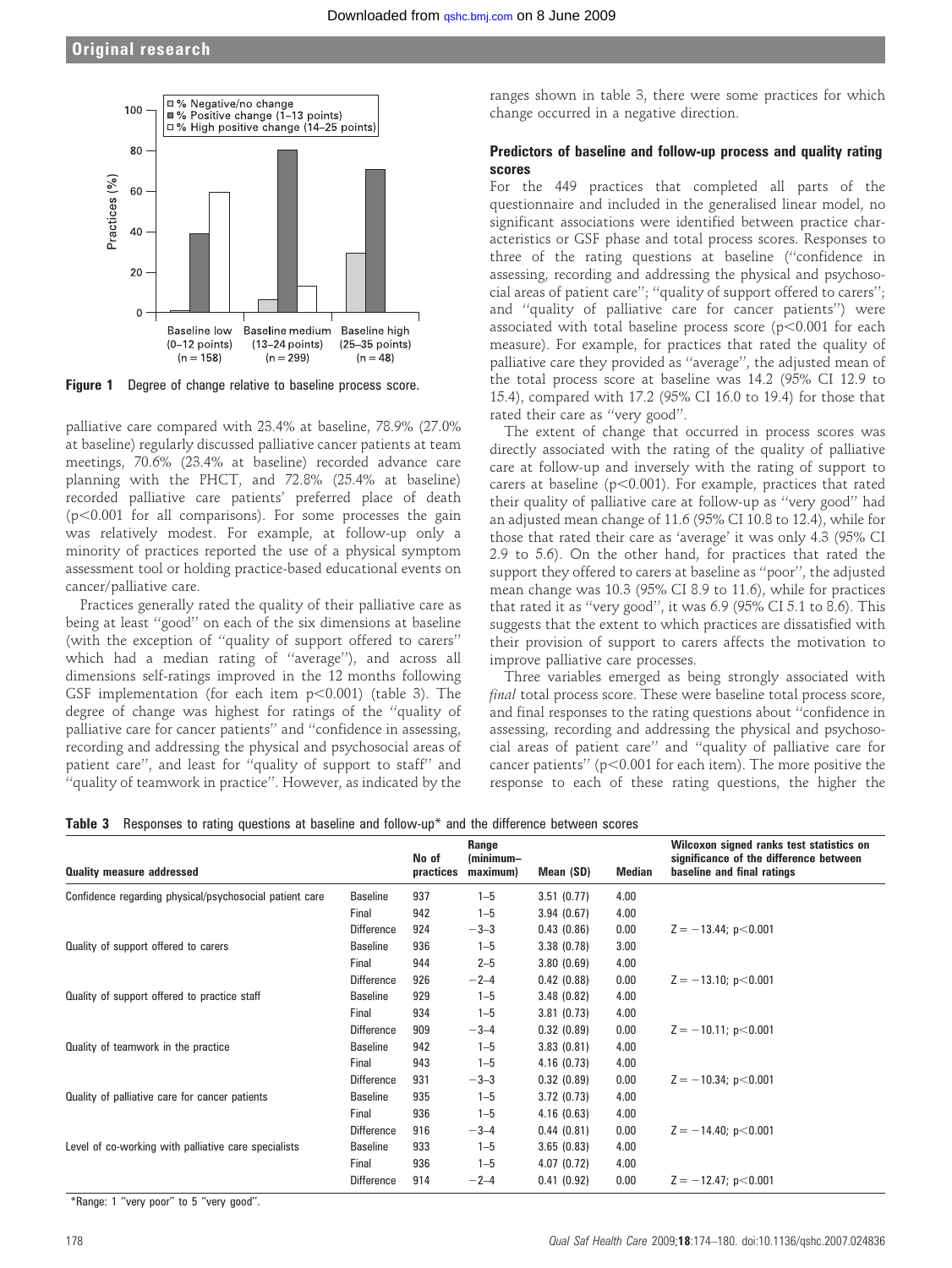adjusted mean final total score. For example, practices rating their confidence as ''very good'' had an adjusted mean final total score of 26.6 (95% CI 25.4 to 27.7), whereas those that rated it as ''poor'' had an adjusted mean of 15.1 (95% CI 11.5 to 18.7).

#### **DISCUSSION**

The findings from this study suggest that the GSF in community palliative care offers a helpful means of facilitating the uptake of processes associated with high-quality care. Despite a general lack of financial incentive for participation at the time of this study, the GSF achieved a very high level of uptake. Over 1300 practices entered the scheme, with registered populations covering about 15% of the population of England and Northern Ireland. The vast majority reported improvement in their processes related to palliative care and procedures and their perceptions of the quality of care provided.

The implementation of palliative care processes by practices was not associated with their size, training status, location, nor the phase of the programme that they entered. This implies that other aspects, such as the attitude, motivation and team dynamics within a practice, may have been more important in supporting or hindering adoption of new processes rather than local health priorities or the specific health policy context (which underwent considerable change between 2003 and 2005).<sup>12</sup> Although practices that were already high scoring at baseline showed least improvement in their process scores, it is possible that such practices made use of the GSF to improve their existing processes and thereby the quality of their palliative care in ways that the audit questionnaire could not capture.

One of the most remarkable changes that practices reported having made was the introduction of a palliative care register: 23.4% had this when they entered the programme compared with 90.2% a year later. Although evidence is lacking that the use of a register leads to more effective outcomes in palliative care, registers in other areas of healthcare have been found to lead to improved practice. For example, in chronic disease management in general practice, registers have been shown to support the achievement of high-quality care.<sup>13</sup> However, the relationship between process and outcome is complex and likely to be mediated by a host of structural and organisational issues.

Practices that rated highly the quality of their palliative care were more likely than other practices to have formal processes in place to support such care, which suggests that practices perceive an association between primary palliative care process and outcome. In addition, there was evidence that practices that had the greatest self-confidence in the quality of palliative care they provided were those that introduced the largest number of new processes, and had so experienced the greatest impact from participating in the GSF programme.

#### Methodological considerations

A number of methodological issues need to be considered in the interpretation of this finding. First, although the GSF has had very high uptake across the UK, it is likely that practices that volunteered to participate had a greater interest in, and were more motivated to improve, the quality of primary palliative care than practices that did not. This level of interest probably contributed to the very high questionnaire response rates, and hence the representativeness of findings. Their generalisability to practices that chose not to participate in the GSF programme cannot be assumed.

Second, the data for this evaluation were self-reported, and responses may have reflected the view of a single respondent rather than the collective view of a practice. Sometimes different respondents completed baseline and follow-up questionnaires. The reliability and validity of self-completed questionnaires when completed by health professionals is an area of quite limited research. While self-reports allow access to large amounts of data at relatively minimal cost,<sup>14</sup> there are several limitations: answers can be incorrect due to lack of understanding or (room for) explanation<sup>15</sup>; forgetting the necessary information<sup>16</sup>; giving an intentional/unintentional false answer<sup>17</sup>; and a tendency to omit, withhold or minimise data if they are not socially desirable and to answer ''yes'' to questions.<sup>18 19</sup> Memory recall may have considerable impact,<sup>16</sup> and the frequency that processes are used will influence how accurately they are recalled.

Third, no attempt was made to weight the importance of individual processes or the complexity of implementing them in assessing the degree of change that occurred between baseline and follow-up. This aspect of the questionnaire could be developed through further research.

Finally, it was beyond the scope of this evaluation to evaluate the extent to which individual practices made use of the GSF resources made available to them or how this affected the degree of change that they reported or the degree to which patients benefited from the changes. However, we have previously reported a qualitative case study of 15 practices, selected to reflect the diversity of practices participating in GSF, conducted up to 2 years after the GSF follow-up questionnaire had been completed.12 This found a broad level of consistency between the GSF process data scores (as described above) and the quality of palliative care activity observed within practices, particularly for practices with high questionnaire scores. This finding provides support for both the validity of the GSF questionnaire as well as the sustainability of change that occurs. Supportive team relationships emerged as critically influencing effective and sustainable palliative care activity within practices. Marginal performance, by contrast, occurred where commitment was less pervasive, practice priorities conflicted, and/or where there was changing personnel. Conducting trials to assess the clinical effectiveness of complex interventions in palliative care is acknowledged as problematic<sup>20</sup> and new methods are needed to enable patient outcomes to be evaluated. A current study is assessing the feasibility of comparing care given to patients in practices before taking up GSF and following its implementation.<sup>18</sup>

#### CONCLUSIONS

The GSF is unique for its scale and focus on a particularly challenging aspect of care that requires high level organisational and clinical processes across all hours of the day and week. Between 2003 and 2005, the uptake of the GSF was impressive and the findings from this study provide evidence of the degree of change that occurred following implementation. To what extent change across practices has led to enhanced quality of palliative care, in terms of physical and psychological outcomes for patients and improved carers' and health professionals' experience of care, requires further research to elucidate the relationship between GSF-recommended processes and outcomes. Processes, such as palliative care registers and primary care team meetings, may be sophisticated or superficial, but it is the way that they are used that is likely to determine their influence on the quality of care received by patients. This suggests a need for developing more sensitive measures of